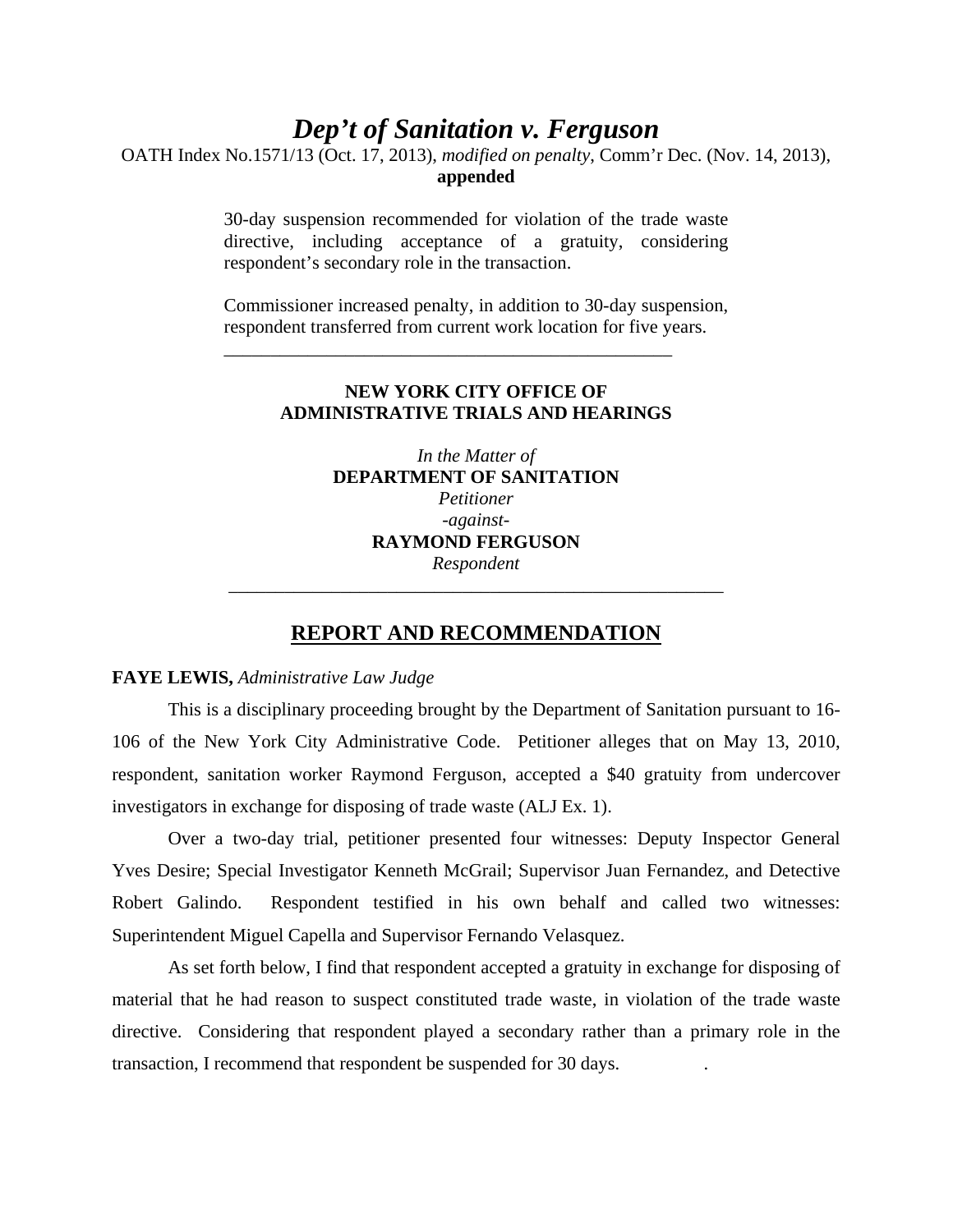#### **ANALYSIS**

 It is undisputed that on May 13, 2010, the Department of Investigation ("DOI") conducted an integrity test in the Queens West 3 district, section 3-3. During that investigation, two undercover detectives, Robert Galindo and Robert Desina, posed as construction workers driving a pickup truck. They came into contact with respondent and sanitation worker Thomas Pezzino, who were picking up garbage on 39<sup>th</sup> Avenue in Woodside, Queens. Respondent, who became a sanitation worker, in 2004, was the junior sanitation worker; Pezzino had been on the job for 20 years (Resp. Ex. B). They were not regular partners.

 It is further undisputed that Galindo and Desina unloaded a number of black garbage bags from the truck onto the sidewalk or street, that respondent unloaded one garbage bag from the pickup truck, and that after Galindo and Desina drove away, respondent and Pezzino loaded a number of black bags from the sidewalk or street into the hopper of the sanitation truck. There is a video recording and an audio recording of the incident. Investigator McGrail, who operated the video equipment, testified that the bags were not see-through, and that there was no building material that was visible (Tr. 188, 191), which the video recording confirms. While the audio recording is to a large degree inaudible and the video recording does not capture the alleged monetary transaction, the parties do not dispute that somebody on the audio recording asked, "How much?" and somebody else said, "Forty," prior to Desina and Galindo leaving the scene.

 The parties dispute whether it was respondent who talked to Galindo about the money, whether Galindo gave respondent forty dollars to dispose of the material in the pickup truck, and whether this material constituted trade waste. Galindo and respondent each gave differing versions of what occurred. Desina, who is retired (Tr. 578) did not testify,<sup>1</sup> and neither did sanitation worker Pezzino, who was terminated from employment in 2011 (Velazquez: Tr. 307), while he was on Commissioner's probation (Resp. Ex. B).

 Early in the morning on May 13, 2010, the undercover team, which included Galindo and Desina, met to prepare for the integrity test. McGrail was assigned to film the operation with a video camera and a digital camera (McGrail: Tr. 71). Galindo and Desina were to drive a pickup

<u>.</u>

<sup>&</sup>lt;sup>1</sup> Although respondent asked that I draw a negative inference against petitioner because it had failed to produce Desina as a witness, a negative inference is not appropriate as Desina had retired and was not within the control of the Department. Had respondent wished to subpoena Desina to testify, respondent could have done so. *See Dep't of Correction v. Jackson*, OATH Index No. 134/04 at 6 (May 5, 2004), *aff'd*, NYC Civ. Serv. Comm'n Item No. CD05- 67-SA (Sept. 14, 2005) (declining to draw adverse inference where witness had retired and therefore was not within control of the Department); *Dep't of Correction v. Lawrence*, OATH Index No. 1294/03 at 4 (Aug. 12, 2003) (same), *aff'd,* NYC Civ. Serv. Comm'n Item No. CD06-123-SA (Nov. 14, 2006).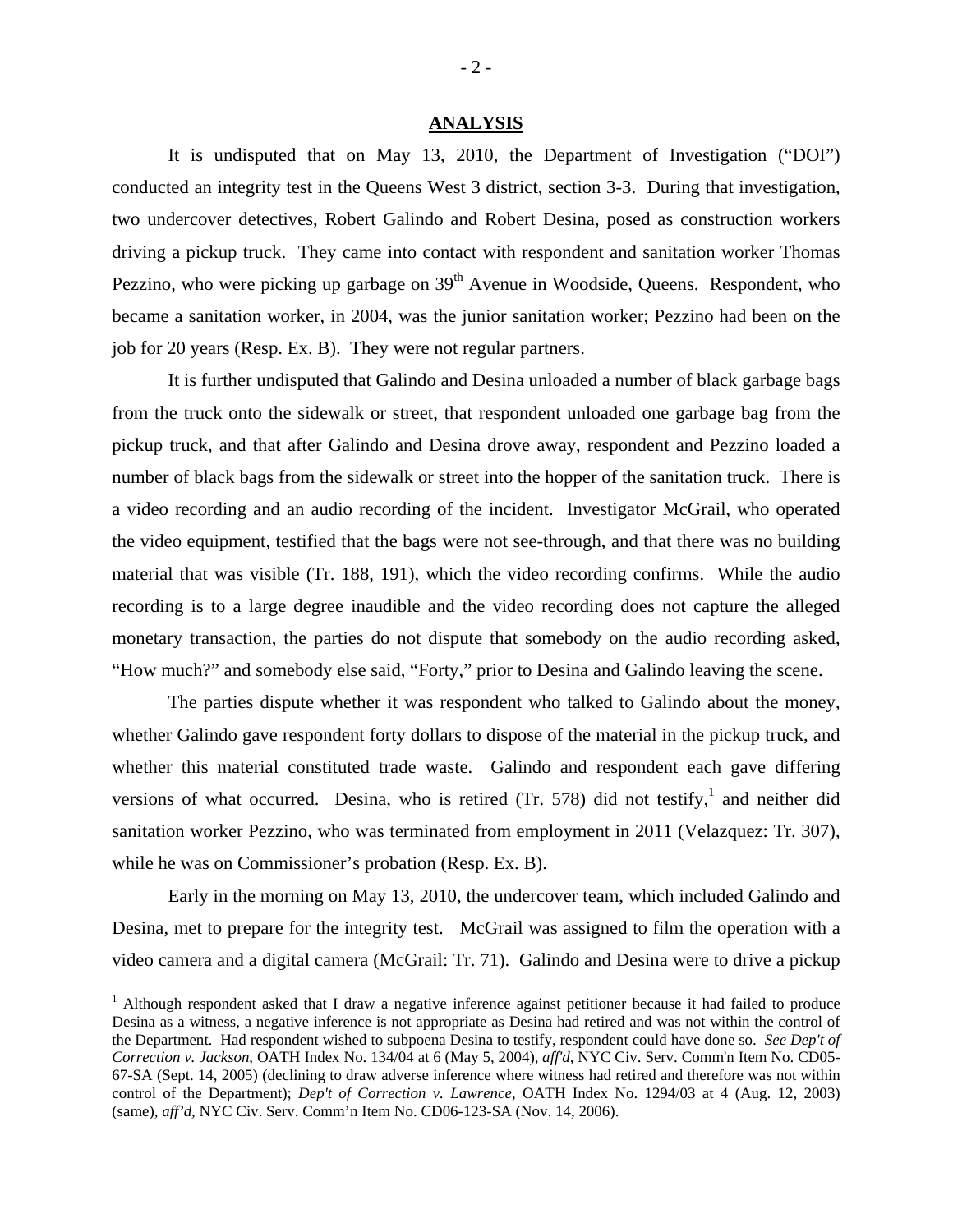truck that had been previously loaded with bags of construction material and debris (Desire: Tr. 13; McGrail: Tr. 193). The day before, McGrail and Deputy Inspector General Desire had driven the truck to lower Manhattan and used debris from a construction site to fill the bags, along with material that was already in the truck from a construction site on Long Island (Desire: Tr. 13; McGrail: Tr. 69, 191-93).

 After first conducting an integrity test at a location which had been the subject of a prior complaint, and finding no evidence of wrongdoing, the team proceeded to do a "grid search" of other areas in Queens, looking for sanitation trucks to approach (McGrail: Tr. 73, 151). The truck that respondent and Pezzino were assigned to on May 13 was spotted on 39th Avenue in Woodside (McGrail: Tr. 150-51). The truck was doing "normal collection," driving down 39th Avenue, which is a one-way street (McGrail: Tr. 76, 171). McGrail parked his vehicle across the street from the truck, slightly behind the hopper, so that he had "a good enough view to observe the truck while collecting" (Tr. 75). Galindo and Desina pulled up in a pickup truck, several minutes later (McGrail: Tr. 76). Pezzino was driving the sanitation truck (Galindo: Tr. 323), while respondent was either in front of the sanitation truck (Galindo: Tr. 395), or behind the sanitation truck (Ferguson: Tr. 518).

 It was undisputed that one of the undercover operatives first spoke to respondent and then went to speak to Pezzino. Accounts of the initial encounter with respondent varied. Galindo testified that he asked respondent if he would take the garbage from the pickup truck, that respondent gestured toward Pezzino and then walked towards the sanitation truck and talked to Pezzino, after which Pezzino gestured toward Galindo to move the pickup truck ahead of the sanitation truck (Tr. 323-24, 421-426). Galindo then moved the pickup truck so that it was parked in front of the sanitation truck; both trucks were parallel to a lane of parked cars. Galindo acknowledged that he could not hear the conversation between Pezzino and respondent, but it looked like they were talking (Tr. 424).

 Respondent, on the other hand, testified that somebody in the pickup truck "said something" to him that he could not understand, given the noise from the pickup truck (Tr. 519, 531). He "waved" at the person to go talk to sanitation worker Pezzino (Tr. 519). The person from the pickup truck then spoke to Pezzino (Tr. 535).

 Respondent and Galindo gave vastly differing accounts of what happened next. Galindo testified that respondent moved towards the curb and told him and Desina to put the garbage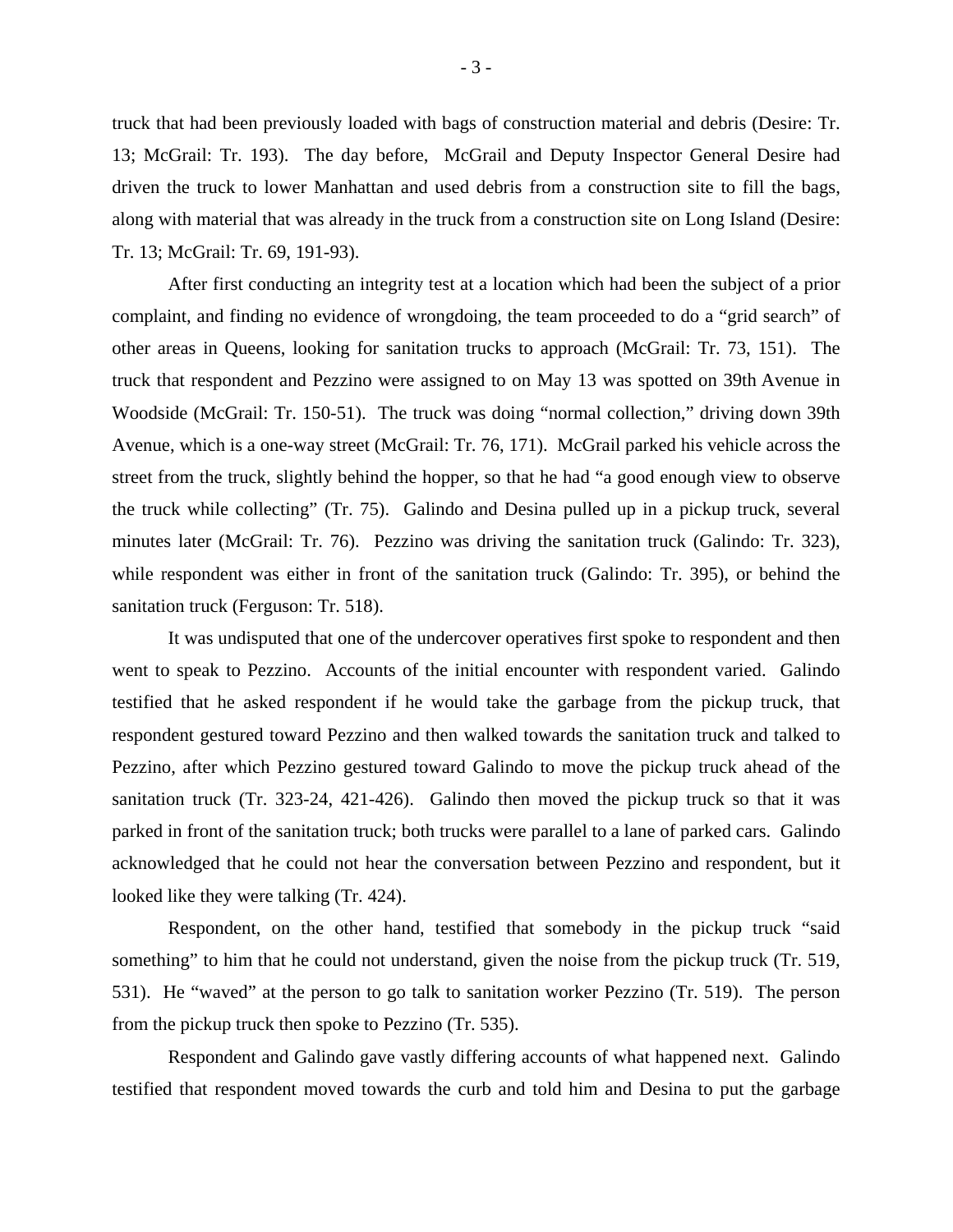bags from the pickup truck onto the curb. There were already garbage bags on the curb. Galindo said that he and Desina began unloading bags from the pickup truck onto the curb; respondent moved one bag from the pickup truck as well and put it on the curb (Tr. 325, 428, 430- 431, 440- 41, 433, 504). There were 12 bags in the pickup truck; all 12 bags were unloaded (Tr. 325). Pezzino never got out of the sanitation truck (Tr. 325, 443). While they were unloading the bags, respondent asked how many bags there were; Galindo said "about two more," and asked if that was a problem, and respondent said, "no" (Tr. 439). Galindo testified that he asked respondent how much this would cost. This conversation occurred between the sanitation truck and the pickup truck; this area was not visible to McGrail, who was operating the video recorder.

 According to Galindo, respondent did not reply immediately. Instead, he walked over to Pezzino, who was still in the truck, and returned "moments later," after what appeared to be a conversation with Pezzino (Tr. 326, 444). At that point Detective Galindo asked, "what do you think," and respondent said "40" (Tr. 326). Galindo then handed respondent forty dollars and he and Desina pulled away in the pickup truck (Tr. 327). By the time he paid the money, the bags had all been offloaded. Pezzino never got out of the truck, nor did he speak to Galindo (Tr. 443). Galindo had been given \$200 prior to the integrity tests for use in the integrity tests, and at the end of the day, he handed over \$160, indicating that \$40 had been paid in covert funds (McGrail: Tr. 86, 87; Galindo: Tr. 329; Pet. Exs. 1e, 1i).

 Respondent acknowledged that he approached the front of the sanitation truck and saw Pezzino on the street. Pezzino was helping the undercovers remove bags from the pickup truck onto the street, between the parked cars (Tr. 537, 539). Because respondent saw Pezzino picking up the bags, he went to unload as well, taking one bag out of the pickup truck. He did not ask Pezzino any questions before taking the bag (Tr. 537, 538). However, after he put the bag down, he looked at Pezzino quizzically (Tr. 542), and Pezzino told him that it was "fine" and this was someone that he missed on a collection the previous day (Tr. 521, 542). There were no markings on the pickup truck (Tr. 528) and all respondent saw were "black bags" (Tr. 520). Respondent testified that "every house has black bags" and that he was not going to "have an argument on the street about what bags are good and what bags are not" (Tr. 520). Further, he did not want to receive a complaint for not taking the garbage, which could happen if someone complained about a missed collection (Tr. 524). Respondent further testified that after this, he turned away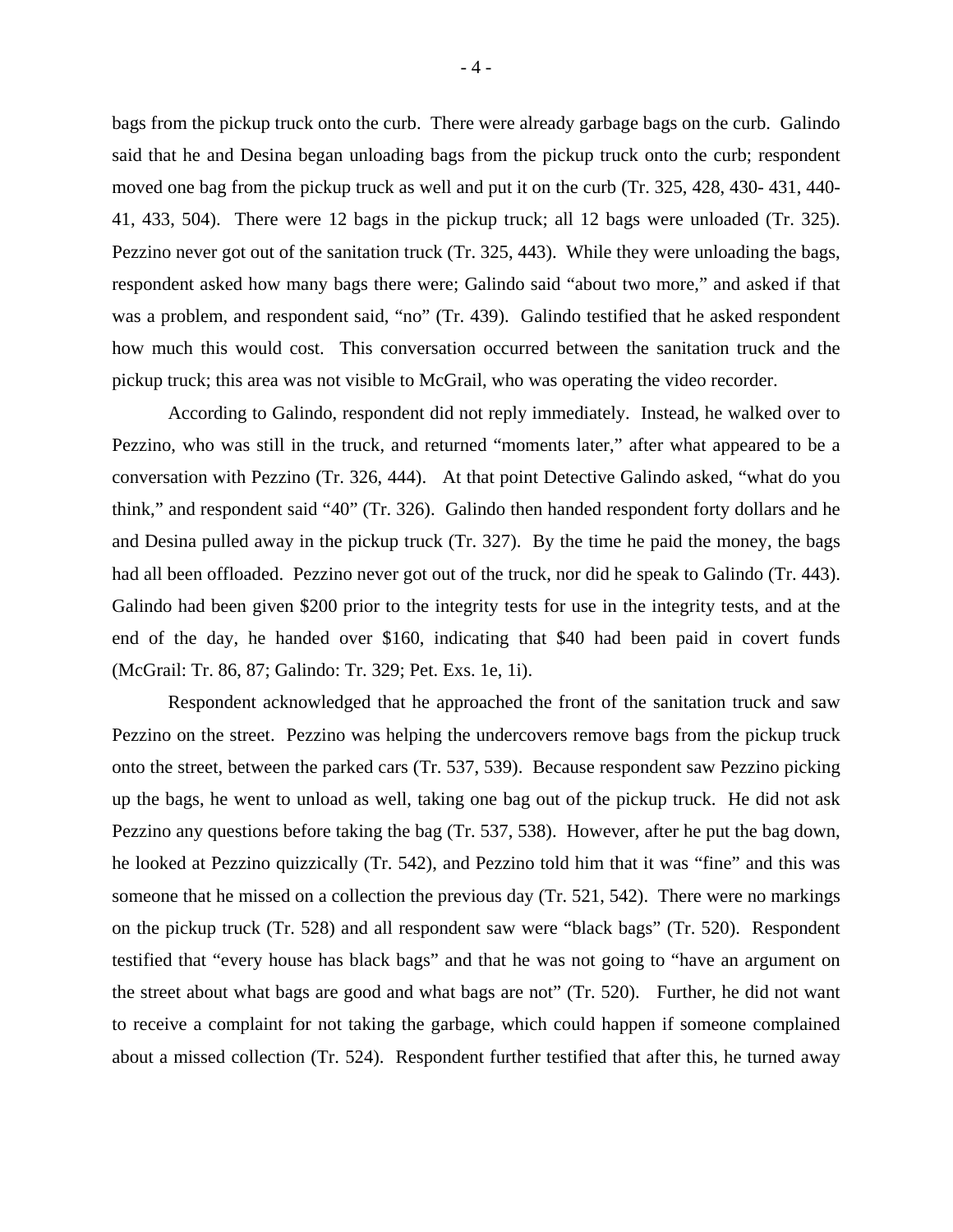to pick up other bags on the street; Pezzino was still with the undercovers in a cluster, even though all the bags had been offloaded from the pickup truck (Tr. 555).

 Respondent denied asking for forty dollars and testified that he never heard Pezzino ask for forty dollars. Pezzino was not his regular partner and he did not recognize Pezzino's voice on the audio recording, although he did acknowledge hearing someone say "40" (Tr. 526, 547). He denied that Galindo asked him, "how much?" and that he stepped away to consult with his partner (Tr. 527). The only conversation that he had with Galindo was when he asked Galindo, "Is that all there is," or "Is this all of it," and Galindo said, "Yeah" (Tr. 525, 527, 545).

 It was undisputed that after Galindo and Desina left in their pickup truck, respondent, who was on the street, gestured to Pezzino to back up the sanitation truck, and Pezzino, who was driving, did so. Both Pezzino and respondent put the black bags from the pickup truck into the sanitation truck (McGrail: Tr. 80; Ferguson: Tr. 557). When they were done, there were no black bags left on the curb or street (McGrail: Tr. 80).

 Resolution of this case requires an examination of the relative credibility of respondent and Galindo. In general, factors to be considered in assessing credibility include witness demeanor, consistency of a witness's testimony, supporting or corroborating evidence, witness motivation, bias or prejudice, and the degree to which a witness's testimony comports with common sense and human experience. *Dep't of Sanitation v. Menzies*, OATH Index No. 678/98 at 2-3 (Feb. 5, 1998), *aff'd,* NYC Civ. Serv. Comm'n Item No. CD 98-101-A (Sept. 9, 1998). Here, the audio recording (Pet. Ex. 2) is particularly important.

 While the audio recording is not entirely audible, the following can be heard. At about 1:51 and 1:53 elapsed time, a voice is heard asking or saying, "Two more." At about 1:55, another voice is heard saying, "Yeah, Yeah, take them all out." At about 2:08, and 2:10 elapsed time, a voice asks, "How much more do you got in there?" At about 2:11, a voice replies, ". . . is that too much?" and another voice replies, "No, alright." At about 2:16, a voice asks, "How much is that going to?" After this, the noise of the truck is heard on the audio until approximately 2:25 elapsed time, when voices are again heard, including, "That's the last one" at 2:37 elapsed time. At about 2:54, somebody asked, "What do you think?" and at 2:55, somebody replies, "40."

 Both respondent and Galindo were played the audio recording during trial. Galindo's testimony about the audio recording was straightforward. He testified that he and respondent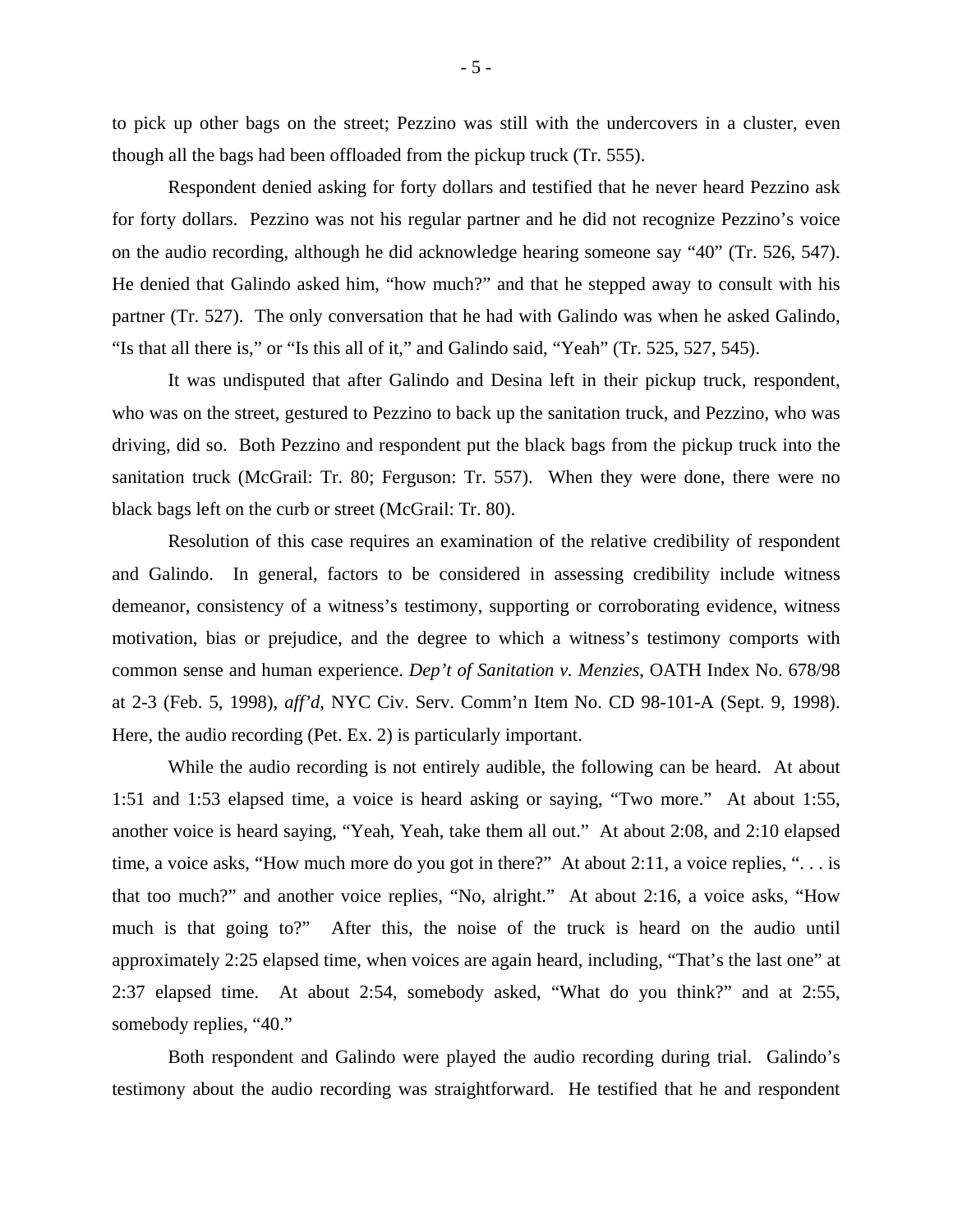had the exchange at about 1:51-1:55, "Two more," and "Take them all out." Further, he identified his voice as the speaker who asked "How much it is that going to cost" and "What do you think?" and he said that it was respondent who replied, "40."

 Respondent's testimony about the audio recording was more nuanced. He first testified that the only time he heard his voice on the audio recording was when he asked, "Is that all there is? Or is that all?" (Tr. 525, 527, 545). Respondent appears to be referencing the same exchange at 1:51-1:55 that Galindo testified to, because, after hearing the audio recording respondent testified to having been told that there were only two remaining bags to take (Tr. 550). Respondent further testified that he turned away to retrieve the rest of the bags after this exchange (Tr. 525).

 On cross-examination, however, respondent was played the audio recording and identified the voices on a portion of the tape at about 2:11, indicating that one of the undercovers had asked him, "Is that too much?" and he had said, "No, all right" (Tr. 550). Thus, respondent identified his voice on the audio recording just five seconds before a voice is heard asking, "How much is that going to?" (at 2:16). Respondent testified that he did not hear the undercover ask, "How much," because he had already turned away to get the remainder of the bags that he had missed (Tr. 551).

 I did not credit this explanation. Respondent testified that, "Two or three seconds is a turn and a step away" (Tr. 551), and that there was truck noise, but two or three seconds is so short a time interval that it is more likely that respondent in fact was present and heard Galindo ask, "How much is that going to cost?"

 However, questions remain. It is unclear whether Pezzino was also present during this exchange, and it is unclear whether it was Pezzino or respondent who replied, "40." McGrail debriefed Galindo and Desina about forty-five minutes after the incident occurred (McGrail: 82, 83; Galindo: Tr. 328; Pet. Ex. 1h). His debriefing notes (Pet. Ex. 1h) are inconsistent with portions of Galindo's testimony, because they indicate that it was Pezzino, rather than respondent, who asked for forty dollars, and that both Pezzino and respondent were helping to unload the pickup truck when Galindo asked how much money this would cost. The notes do not contain the names of the sanitation workers, but instead refer to SW1, identified as a "male black," and SW2, identified as the "white/fat/male" (Pet. Ex. 1h). Respondent is African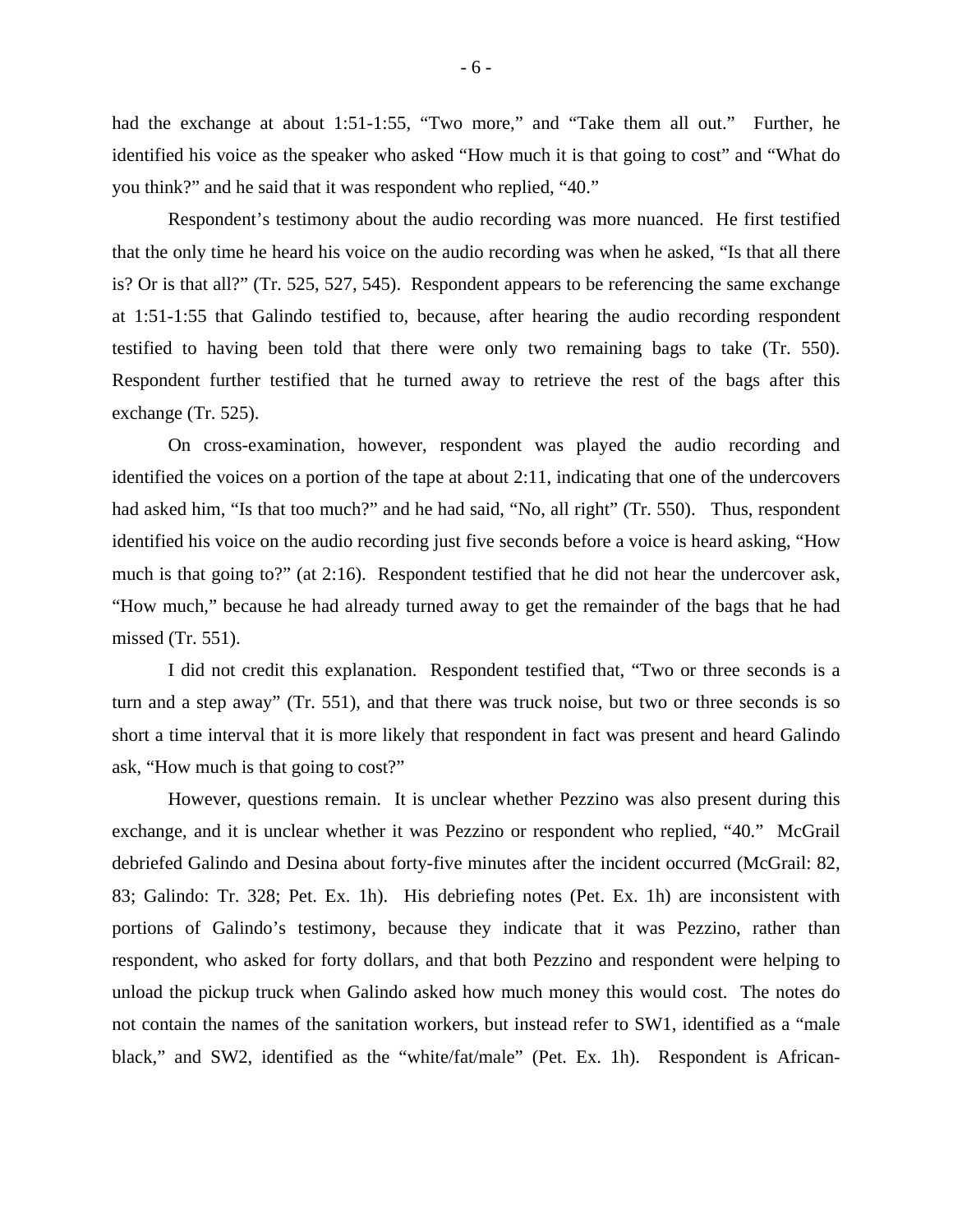American, while Pezzino, who is also visible on the video, is white and somewhat stocky. Hence, SW1 refers to respondent, and SW2 to Pezzino.

 The notes indicate that Galindo (UC1) asked the "male black," "Can you take some bags," and that he replied, "talk to that guy" (SW2). Galindo then "asked" SW2, who pointed to him to pull over in front of the truck. Galindo pointed to the curb and SW2 (Pezzino) nodded, "yes." The notes further indicate, "SW1 started unloading UC vehicle – and so did UC1/UC2/  $\&$ SW2." The notes continue, "while all were unloading, UC said, "How much \$ does it look like" & SW2 replied, "40," and as all were finishing loading UC1 gave \$40 cash to SW1" (Pet. Ex. 1h).

 When asked about the notes, Galindo testified that he told McGrail during the debriefing that he asked the black sanitation worker how much it would cost and that the black worker went over to the white worker in the truck, returned moments later, and said, forty dollars. He denied ever telling McGrail that Pezzino said, "Forty" (Tr. 472, 473). He testified that perhaps it was Desina who told this to McGrail (Tr. 473). McGrail, on the other hand, testified that his notes reflect what the detectives told him (Tr. 83). On cross-examination, McGrail testified that he wrote that SW2 (Pezzino) replied "40" as shorthand for respondent saying "40" after consulting with Pezzino (Tr. 221, 262). Galindo prepared a police complaint report later that day, in which he stated that he asked respondent how much and that respondent said "40" after first consulting with Pezzino (Pet. Ex. 1k).

 The audio recording indicates that there is a delay between the time that Galindo asked how much it would cost (approximately 2:16 elapsed time) and the time when Galindo asked, "What do you think" (about 2:54 elapsed time) and somebody else said, "40." This suggests that it is plausible that the events transpired as Galindo testified. However, the debriefing notes are a near-contemporaneous account of what transpired. They are the earliest written document about the incident. The notes state that it was Pezzino, not respondent, who said "40" when asked about the money. There is no mention in the notes about respondent going to ask Pezzino and then returning and saying "40." We have generally been reluctant to credit documentary evidence offered by an agency which conflicts with other documentary evidence offered by that agency. *See Police Dep't v. McIntosh,* OATH Index No. 1448/11, mem. dec. at 4 (Jan. 19, 2011) ("Where the documentary evidence offered by the Department conflicts with itself, this tribunal has generally found such evidence to be unreliable."). Here, a major discrepancy exists between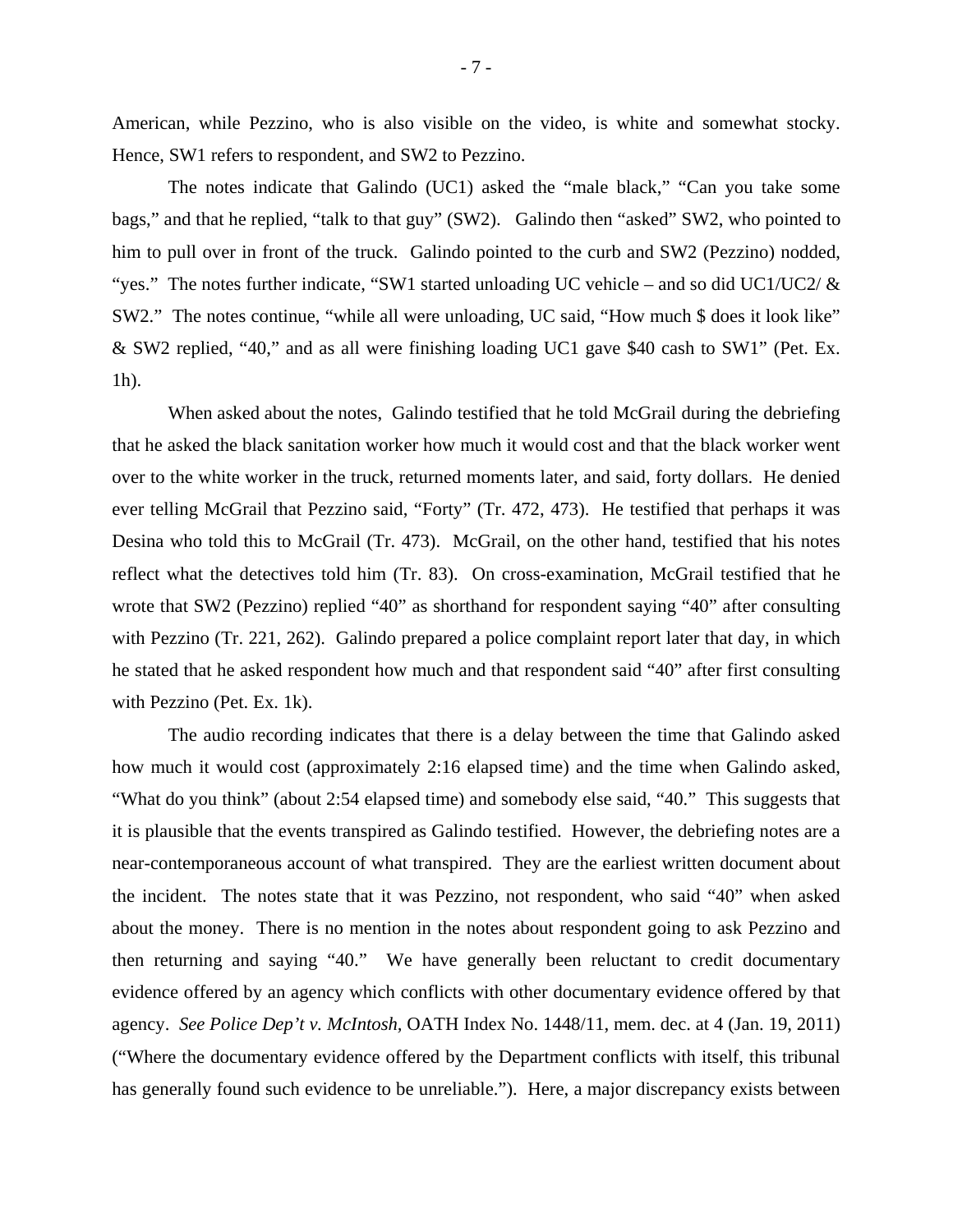the debriefing notes and the complaint report. Thus, any conclusion as to who responded, "40" to the inquiry about money would be speculative. This is particularly the case because Galindo acknowledged not recalling many of the details about the operation, stressing that he goes "through hundreds of operations" and this operation was three years ago (Tr. 362).

 The other major discrepancy between Galindo's testimony and the debriefing notes are that Galindo testified, consistently, that Pezzino never got out of the sanitation truck, while the debriefing notes indicate quite clearly that both "SW1" and "SW2" were engaged in unloading the sanitation vehicle, including during the time when Galindo asked about the money.

 Moreover, respondent testified that he is a junior sanitation worker, who has been on the job only since 2004, and that this was not his regular route; it was Pezzino's route. Respondent explained that he had been "bumped" off his assigned route and assigned to work with Pezzino because the sanitation worker originally assigned to work with Pezzino on May 13 did not want to work with Pezzino, who had a bad reputation among his colleagues (Ferguson: Tr. 512; Fernandez: Tr. 298; Capella: Tr. 303; Velazquez: Tr. 307).<sup>2</sup> This context makes it likely that it was Pezzino, nor respondent, who was the more active participant in the negotiations over money.

 The only consistent thread between the notes and the testimony is that Galindo testified that he gave the money to respondent, which is reflected in his notes. The video recording (Pet. Ex. 2) provides limited clarification, because it does not capture the exchange of money, nor does it show any discussion between Desina, Galindo, respondent and/or Pezzino. In part, this is because McGrail, who was the video recorder, positioned himself behind and to the right of the sanitation truck, so that he was unable to film anything that occurred between the pickup truck and the sanitation truck, or to the front passenger side of the sanitation truck. The video recording does show the following: the pickup truck's position parked in front of the sanitation truck; the undercover detectives picking up garbage bags from the pickup truck; respondent picking up one bag from the back of pickup truck; and both respondent and Pezzino loading bags

 $\overline{a}$ 

 $2$  While he did not provide specifics, Supervisor Velasquez noted that several sanitation workers had transferred out of the district because they did not want to work with Pezzino (Tr. 307) and that "guys would avoid working with him because they were afraid of getting caught in his, like in the mess that he would create" (Tr. 308). Superintendent Capella testified that he heard "rumors" that Pezzino was doing side jobs, taking garbage and asking people for money, but that he never knew of anything "definitive" (Tr. 308). He acknowledged that apart from a charge arising out of the incident with respondent, he was not aware that Pezzino had ever been charged with at trade waste violation (Tr. 310). Pezzino was placed on Superintendent's probation in June 2010 because of time and leave issues (Resp. Ex. B).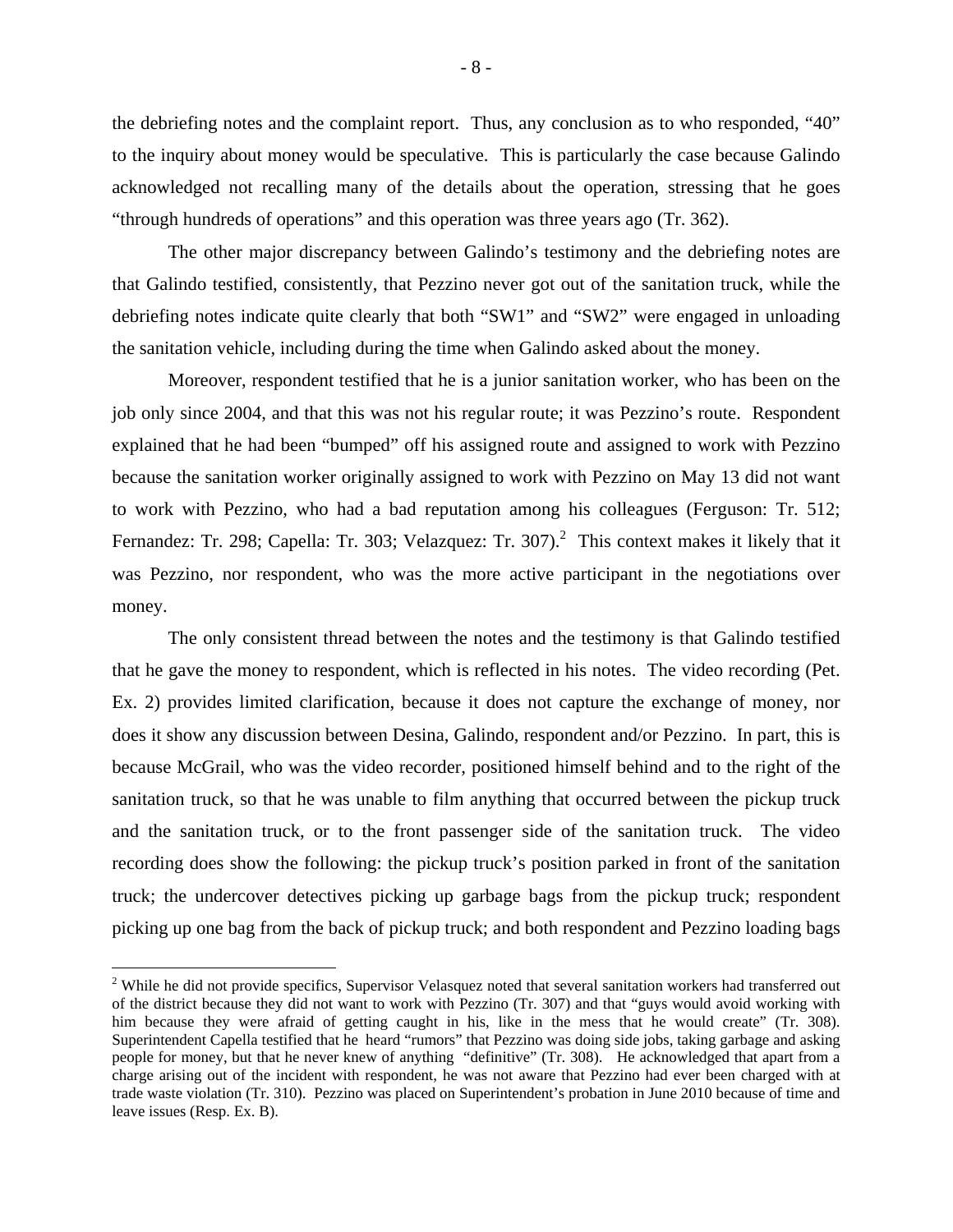from the street into the garbage truck after the pickup truck pulled away. More specifically, the video recording shows that after respondent picked up a bag from the pickup truck, he walked from the back of the pickup truck, passenger side, between the pickup truck and the sanitation truck (Pet. Ex. 2, approximately: 48 elapsed time). The video recording does not show respondent in frame until after the pickup truck leaves. It is unclear from the video recording where he went.

 Similarly, while the video recording shows Desina and Galindo walking back and forth to the pickup truck, getting bags of garbage from the truck, there is an interval where Galindo walks behind the pickup truck (approximately 1:03 elapsed time) and is not seen in the frame again until about 40 seconds later (approximately 1:39 elapsed time). After this Galindo is seen approaching the rear of the pickup truck, where Desina is taking out a broom; the sanitation truck inches slowly forward (approximately 1:43 elapsed time) and then halts (approximately 1:50 elapsed time); feet are visible between the pickup truck and the sanitation truck. At about 1:58 elapsed time, a black Jeep, unrelated to the integrity test, pulls up and parks behind the sanitation truck, somewhat obstructing the view from the video camera. Desina comes back into the frame at approximately 2:08 elapsed time, on the side of the pickup truck, and at approximately 2:32 elapsed time, gets into the passenger side of the pickup truck, which pulls away at approximately 2:40. Galindo is not shown again on the videotape, and therefore it appears that he entered the pickup truck from the front passenger side, beyond the range of the video camera.

 Several seconds after the pickup truck leaves, the sanitation truck moves forward (at approximately 2:42 elapsed time), and respondent is visible on the street, behind the sanitation truck. This is the first time he has been visible on the video since he was seen taking the black garbage bag from the pickup truck. The video recording shows respondent gesturing the driver of the truck backwards, after which both Pezzino and respondent are shown picking up about 16 black garbage bags from the street or curb and throwing them into the hopper of the sanitation truck.

 Respondent's counsel argued that Galindo deliberately chose to position himself between the pickup truck and the sanitation truck, so that the exchange of money would not be captured on video, making it more likely that the detective's testimony would be credited over the respondent's (Tr.138-45). I considered counsel's argument but ultimately was not convinced by it.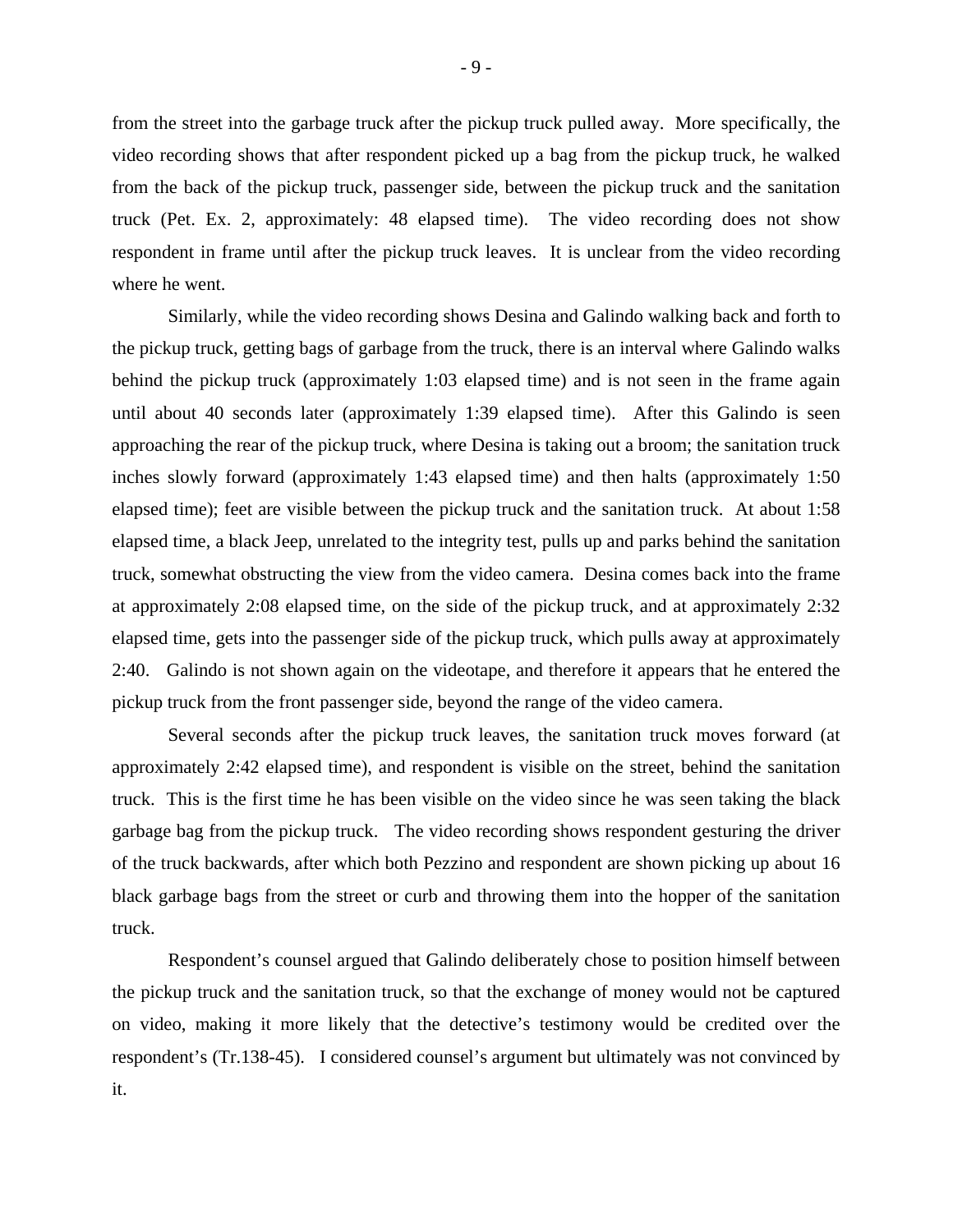I was not persuaded that Galindo set out to deliberately frame respondent. This was the last integrity test of the day. It is the only one on which misconduct was reported. It appears that when other sanitation workers turned down the undercovers' request to pickup their garbage, they simply moved on. There was also no evidence that Galindo knew or disliked respondent prior to this time. Moreover, Galindo expressed some sympathy for respondent, acknowledging that it is "kind of like ugly to do an integrity test on a working man" (Tr. 481).

 Moreover, it appeared that Galindo was not overly concerned with whether McGrail would be able to film the receipt of the money. On cross-examination, Galindo stressed that he did not "play to the camera," that he played "for safety and objective and the goal at the end," which was to accomplish the integrity test (Tr. 479), and that he was trained "to work off audio" and does not "rely on equipment" (Tr. 480-81).

 In any event, the video recording shows that respondent took one garbage bag from the pickup truck, and it indicates that he was not in frame from that time until the time that the undercover detectives drove away. The video recording further shows that Galindo was not visible for a significant period of time. Thus, the video recording is consistent with my finding that respondent was present when the money was discussed.

 What the video recording does not demonstrate whether Galindo gave respondent the forty dollars, as is alleged. On this record, because of conflicting documentary evidence, petitioner failed to establish whether it was respondent or his partner who engaged in a discussion about the money. However, both the debriefing notes, taken forty-five minutes after the incident, and the follow-up criminal complaint, indicate that Galindo gave forty dollars in cash to "SW1" (respondent). While respondent denied taking any money, he also denied being present during any discussion of the money. This negatively impacted my assessment of his credibility.

 Considering all the evidence, I find that petitioner established that it is more likely than not that Galindo handed respondent forty dollars in exchange for disposing of material from the pickup truck. Petitioner also established that the material in the pickup truck, which respondent helped to remove, was construction debris, which would normally constitute trade waste under the Department Order on Trade Waste, General Order 2001-19.

 Petitioner failed to establish that respondent knew the materials in the truck constituted construction debris. Although Galindo testified that the bags were heavy and dusty (Tr. 352),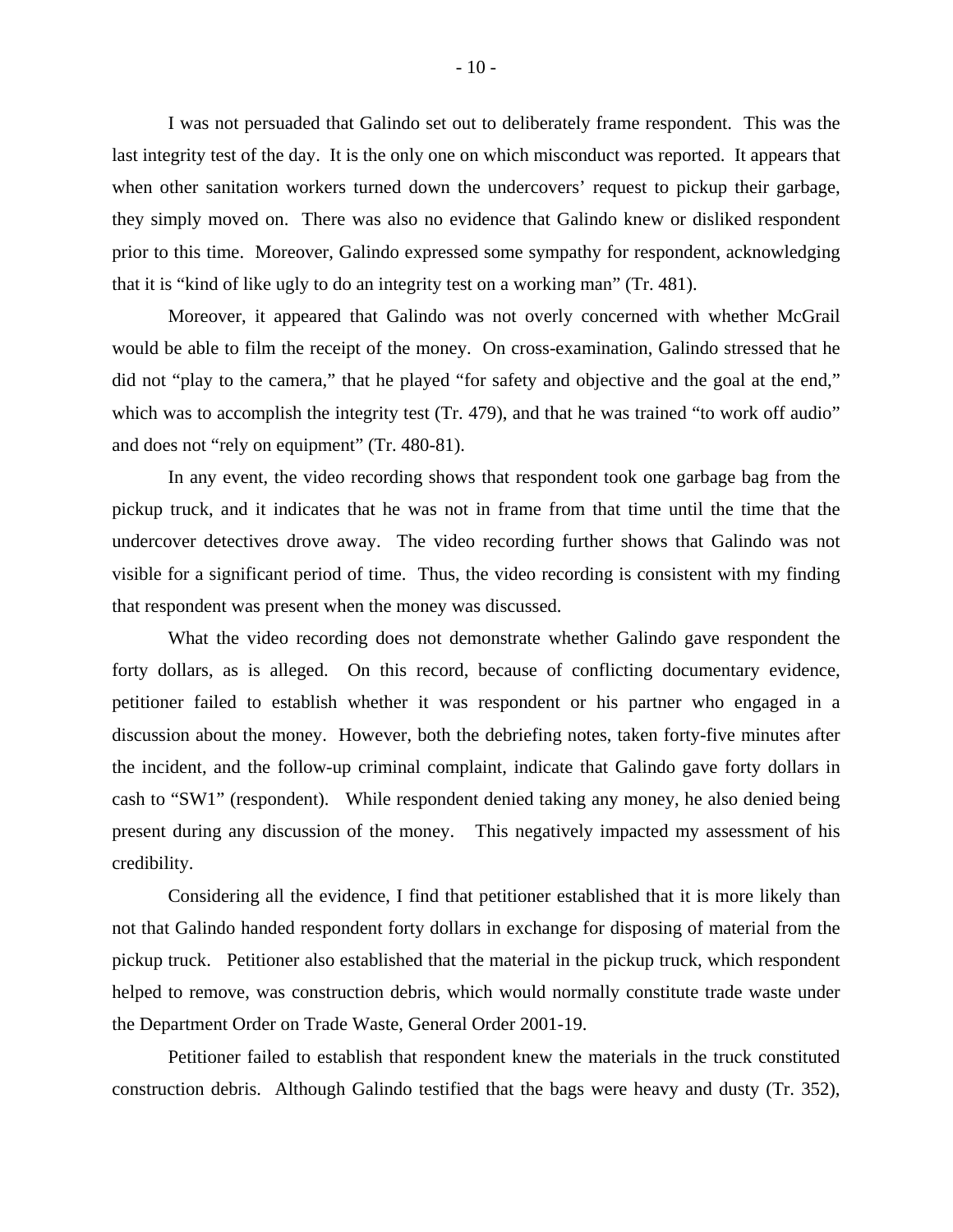and that there is "debris all the time in the back of the flatbed . . . construction debris, dust and rocks and bricks" (Tr. 353), he did not specifically address petitioner's counsel's question, as to whether the pickup truck contained any other material, such as construction debris, dust, rocks, and bricks (Tr. 353). Moreover, McGrail testified, and the video recording confirmed, that the bags were not see-through and that construction material was not visible inside of them.

 Nonetheless, respondent violated the trade waste directive, General Order 2001-19, by helping to dispose of at least twelve black bags from the truck without supervisory approval, which is required before a worker can dispose of six or more bags. Moreover, respondent either knew or should have known that it was unlikely that the twelve bags in the pickup truck contained ordinary household debris. Common sense and experience demonstrate that residential homeowners do not ordinarily drive around in pickup trucks looking for sanitation trucks to dispose of their household garbage bags.

 Respondent acknowledged that he does not usually pick up material from a vehicle on the street. It appears that he deliberately closed his eyes to what was going on because this was Pezzino's route, he was the "junior" sanitation worker with less seniority, and Pezzino, who had a bad reputation among the workers, had already agreed to pick up the bags. Respondent's desire not to engage in a confrontation with Pezzino may be understandable, but he nonetheless violated Departmental rules and the trade waste directive by disposing of materials from the pickup truck.

## **FINDINGS AND CONCLUSIONS** .

Petitioner established by a preponderance of the credible evidence that respondent accepted a \$40 gratuity in exchange for disposing of approximately 12 black bags from the back of a pickup truck, in violation of the trade waste directive.

#### **RECOMMENDATION**

Upon making this finding, I requested and received an abstract of respondent's personnel record. The information submitted indicated that respondent was appointed a sanitation worker in 2004. His prior disciplinary record is minimal. In 2007, he accepted a written reprimand for two violations of Rule 7.5, which requires employees on sick leave to remain at home except when otherwise authorized. In 2012, he accepted two days suspension for violations of the rules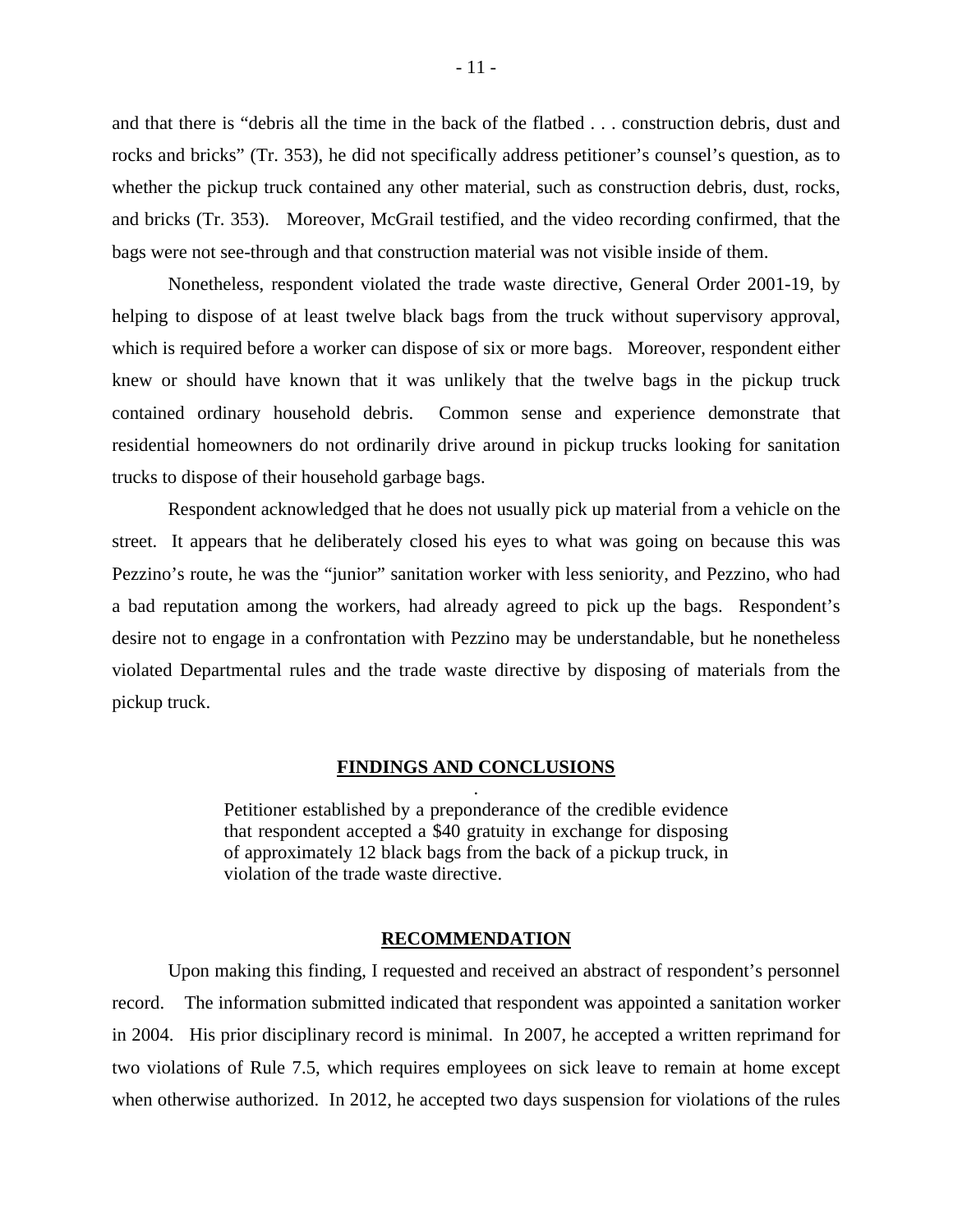relating to safety orders and equipment and unauthorized use of a Departmental vehicle. His last two performance evaluations were satisfactory.

Petitioner has requested that I recommend that respondent be terminated from employment, because his misconduct involved a trade waste violation. In light of the particular facts of this case, as well as recent precedent, I disagree and find a thirty-day suspension to be more appropriate.

Termination has often been the penalty for trade waste violations, particularly when there is proof that a worker has accepted a gratuity. *See, e.g., Dep't of Sanitation v. Norris*, OATH Index No. 2352/08 (Aug. 11, 2008), *aff'd*, NYC Civ. Serv. Comm'n Item No. CD-08-63-SA (Dec. 12, 2008), *aff'd sub nom. Norris v. Burges*, Index No. 401420/09 (Sup. Ct. N.Y. Co. June 26, 2012); *Dep't of Sanitation v. Lowe,* OATH Index No. 1499/06 (Sept. 22, 2006); *Dep't of Sanitation v. Davenport,* OATH Index No. 1501/06 (Oct. 17, 2006), *aff'd,* NYC Civ. Serv. Comm'n Item No. CD07-43-SA (Apr. 17, 2007).

 Recent cases, however, have resulted in dispositions of less than termination. For example, in *Department of Sanitation v. Kruszewski,* OATH Index No. 469/11 (Apr. 6, 2011), *modified on penalty,* Comm'r Dec. (June 1, 2011), this tribunal recommended termination of employment where a long-term sanitation worker was found to have accepted a gratuity in return for picking up yard debris, in violation of the trade waste order. The Commissioner rejected the penalty, instead imposing a 30-day suspension, the loss of 80 vacation hours, and a transfer. In so doing, the Commissioner noted the letters sent on respondent's behalf by former supervisors and a Deputy Chief attesting to his character and work performance, as well as the fact that respondent had only minor disciplinary infractions in the past.

 Similarly, in *Department of Sanitation v. Bongiardina,* OATH Index No. 1971/11 (Nov. 4, 2011), *modified on penalty*, Comm'r Dec. (Jan. 19, 2012), this tribunal recommended termination of employment for a sanitation worker who had pleaded guilty in Supreme Court of receiving an unlawful gratuity, in relation to picking up garbage from an undercover investigator posing as a homeowner. The Commissioner reversed, imposing a 30-day suspension plus the loss of four weeks vacation, noting the respondent's excellent reputation among coworkers and supervisors, and that four years had passed since the trade waste violation, in which respondent had only one disciplinary complaint.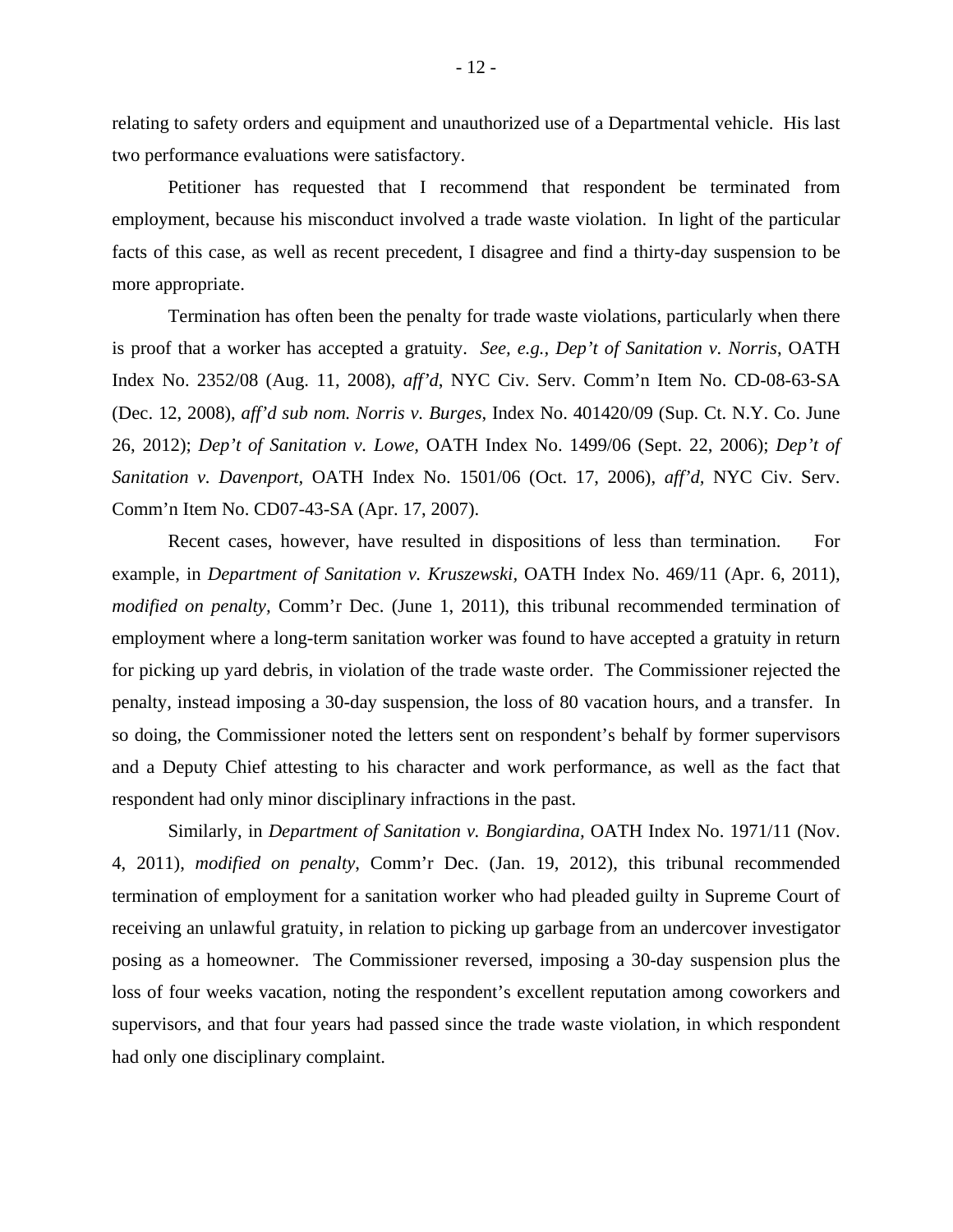For several reasons, a similar sanction, short of termination, should be imposed on this respondent. First, respondent enjoys a stellar reputation. Superintendent Capella, who has been on the job since 1989 and a superintendent since 2003, testified that he has known respondent for a number of years and characterized him as an "excellent" worker (Tr. 302). Supervisor Juan Fernandez, who is the supervisor at respondent's garage, similarly characterized respondent as an "excellent" worker and his "go-to guy." If he ever needs assistance in fixing a problem on the route, respondent is the first person that he would ask to help (Tr. 297). Supervisor Fernando Velazquez, who has worked in Queens West 3 since 2005, also described respondent as an excellent worker and a "go to guy" who "does whatever's necessary" to get the work done (Tr. 307). If Supervisor Velazquez ever has extra work that needs to be done, he will ask respondent (Tr. 306-07).

 Second, respondent played a supporting rather than dominant role in the interaction with the undercover operatives. It was undisputed that Galindo did not move the pickup truck in position in front of the sanitation truck until Pezzino gestured affirmatively to Galindo (by Galindo's account), or spoke to Galindo (by respondent's account). Further, while respondent was present during the discussion about the money, there was no suggestion that respondent initiated the conversation about the money and petitioner did not establish that respondent answered Galindo when the latter asked how much. The evidence on that issue is inconclusive. The debriefing notes indicated that it was Pezzino, the senior sanitation worker, who participated in the negotiations. However, even if Galindo's account is credited, when he asked how much it would cost, respondent had to go ask Pezzino before replying. Thus, even by Galindo's rendering of events, it was Pezzino, not respondent, who was making decisions about this transaction.

 It is, of course, deeply troubling that respondent participated in loading the bags from the pickup truck into the hopper and that Galindo handed respondent the money. However, this is similar to the situation in *Bongiardina,* OATH 1971/11, where, as noted in the Commissioner's decision, the respondent was the "junior" sanitation worker who seemed to be following the lead of the much senior worker, feeling some pressure to do so. In this respect the comments of respondent's supervisors and the Superintendent are instructive, as they confirmed respondent's testimony that he was assigned to work with Pezzino that day because he lacked seniority and the sanitation worker previously assigned did not want to work with Pezzino.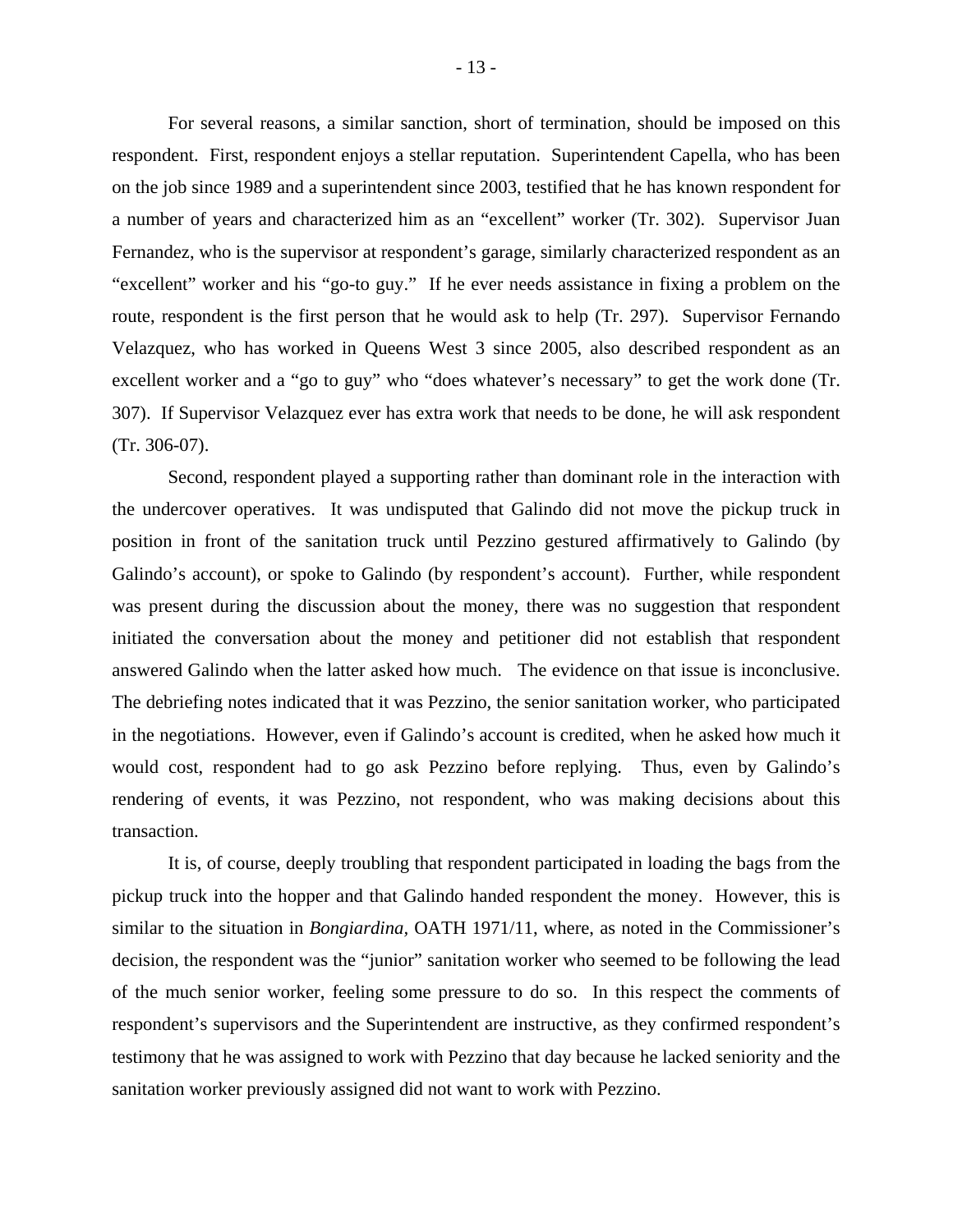Moreover, respondent is unlike the sanitation workers in many trade waste cases who actively solicit money. Indeed, in *Kruszewski*, 469/11, a case which was ultimately resolved for a suspension and loss of vacation days, the respondent was the first to bring up money once the homeowner asked him to pick up debris. Similarly, in *Norris*, OATH Index No. 2352/08, the respondent, when approached about picking up garbage and offered twenty dollars, indicated that twenty dollars was not enough, and when offered forty dollars, indicated that that was still not enough and the homeowner had to do better. In *Davenport,* OATH 1501/06 at 4, when an undercover detective posing as a contractor telephoned the respondent to make arrangements to pick up construction debris, the respondent told the undercover to "bring plenty of money with you." And in *Lowe,* 1499/06 at 4, when asked by the undercover to throw some material from a pickup truck from a "job" that he was just finishing up into the hopper, respondent said yes and then asked the undercover to "buy us lunch or something." Here, on the other hand, respondent played a limited role, while Pezzino, a 20-year veteran, was the more active participant in the transaction.

 Thus, considering the circumstances of this case as well as recent precedent, I believe that termination is excessive. Trade waste probation would be desirable in addition to a suspension, but probation is not a penalty that is available to me. Of the penalties available to me under the Administrative Code, a thirty-day suspension, the maximum permissible, is the most appropriate. Therefore, I recommend that respondent be suspended for thirty days.

> Faye Lewis Administrative Law Judge

October 17, 2013

SUBMITTED TO:

**JOHN J. DOHERTY**  *Commissioner* 

APPEARANCES:

**CARLTON LAING, ESQ.**  *Attorney for Petitioner*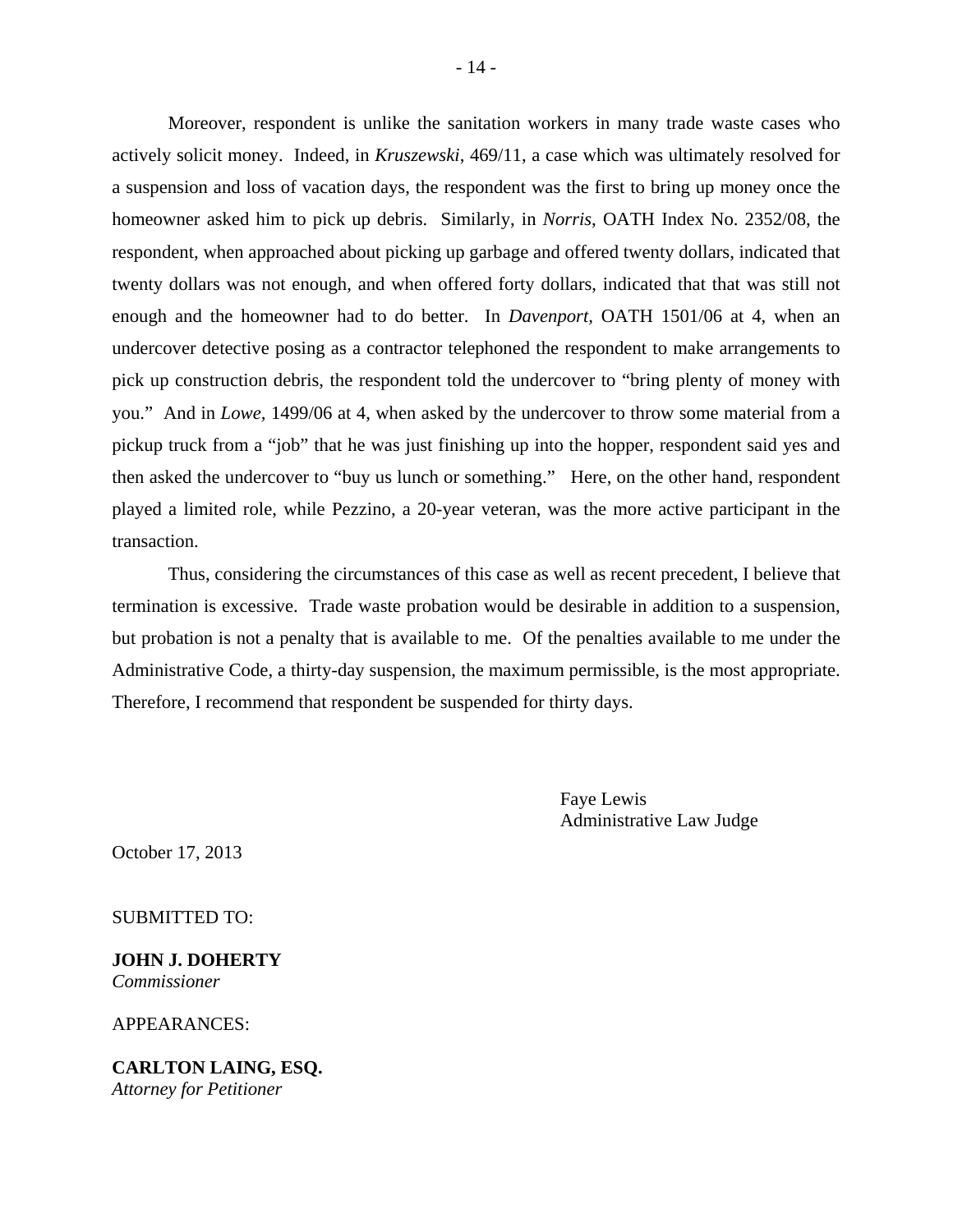**KIRSCHNER & COHEN, P.C.**  *Representative for Respondent*  **BY: ALLEN COHEN, ESQ.**